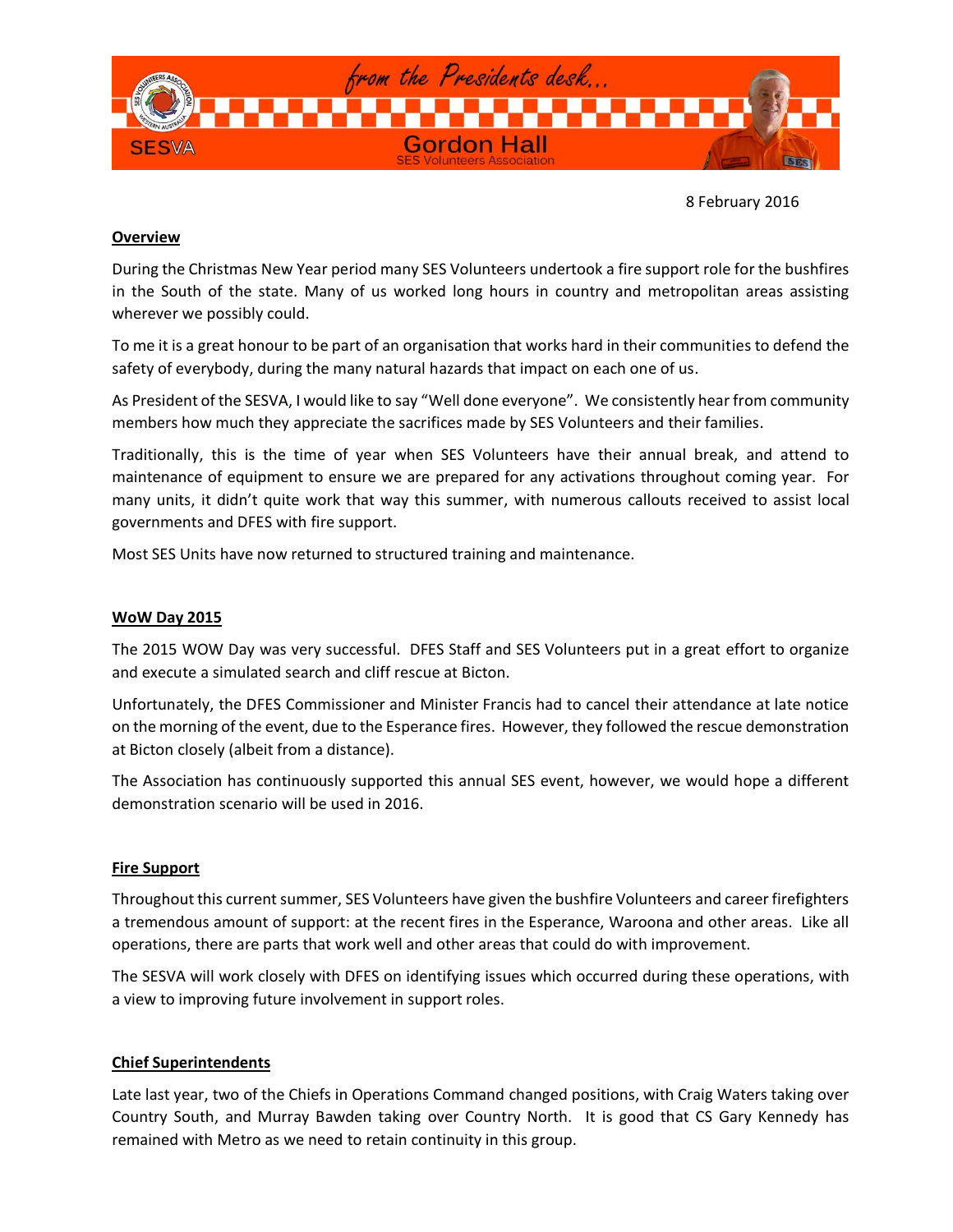

CS Craig Waters comes with a wealth of recent experience in the Operations area and we have found him to be very support of SES Volunteers when working with him on various issues.

During the past December/January period the SESVA resolved more than 20 issues with about 51 still outstanding.

There are still a number of outstanding issues, and we are working through these with Operations Command. These include some activation matters via Comcen.

Superintendent Bignell has been very helpful in the process of analyzing these with his team. It is hoped that this will lead to fewer issues being identified as we go along.

# **Training**

Training remains a major issue for SES Volunteers, the SESVA and DFES. We are receiving reports from many Volunteers advising that on reviewing their trainer/assessor records they discovered their qualifications have been deleted. The SESVA had sought RPLs and/or a transition phase to be implemented as DFES moves away from national competencies. The SESVA has worked hard with a number of DFES staff, who have been most helpful. However, there are some matters that the SESVA do not agree with.

The SESVA has been working closely with DFES on the trainer/assessor course. This course has now been modified to provide instruction on how to teach. It is our understanding there will be assessments at a level similar to what will happen in the field.

There has been a lot of feedback about the "Protect and Preserve an Incident Scene" as a member of a Land Search Team.

After a number of meetings with DFES about this matter, we are happy to report that it is no longer a separate unit, so no certificate is issued. It is part of the Land Search course.

The SESVA has been advised by DFES that Training Course Work Books will be available on thumb drives. If Volunteers want a hard copy they are welcome request it. We are aware of at least one District Officer who is assisting the SES Volunteers in this area.

The Association welcomes all your feedback on training issues. So keep the information coming. Your feedback to the Association, on these and other issues, should be channeled via the SES Local Manager. The SESVA can then represent these concerns to DFES.

### **Air Observers**

During the MH370 search in 2014, SES air Observers put in hundreds of hours searching the Indian Ocean. During this time it was realised their uniform was no longer suitable.

District Officer Allen gale advised the SESVA that a change to the SES Air Observers uniform has recently been approved by the DFES Operations Executive. The uniform consists of the black SES polo shirt, orange SES trousers and dark shoes. Qualified SES Air Observers are entitled to an additional polo shirt.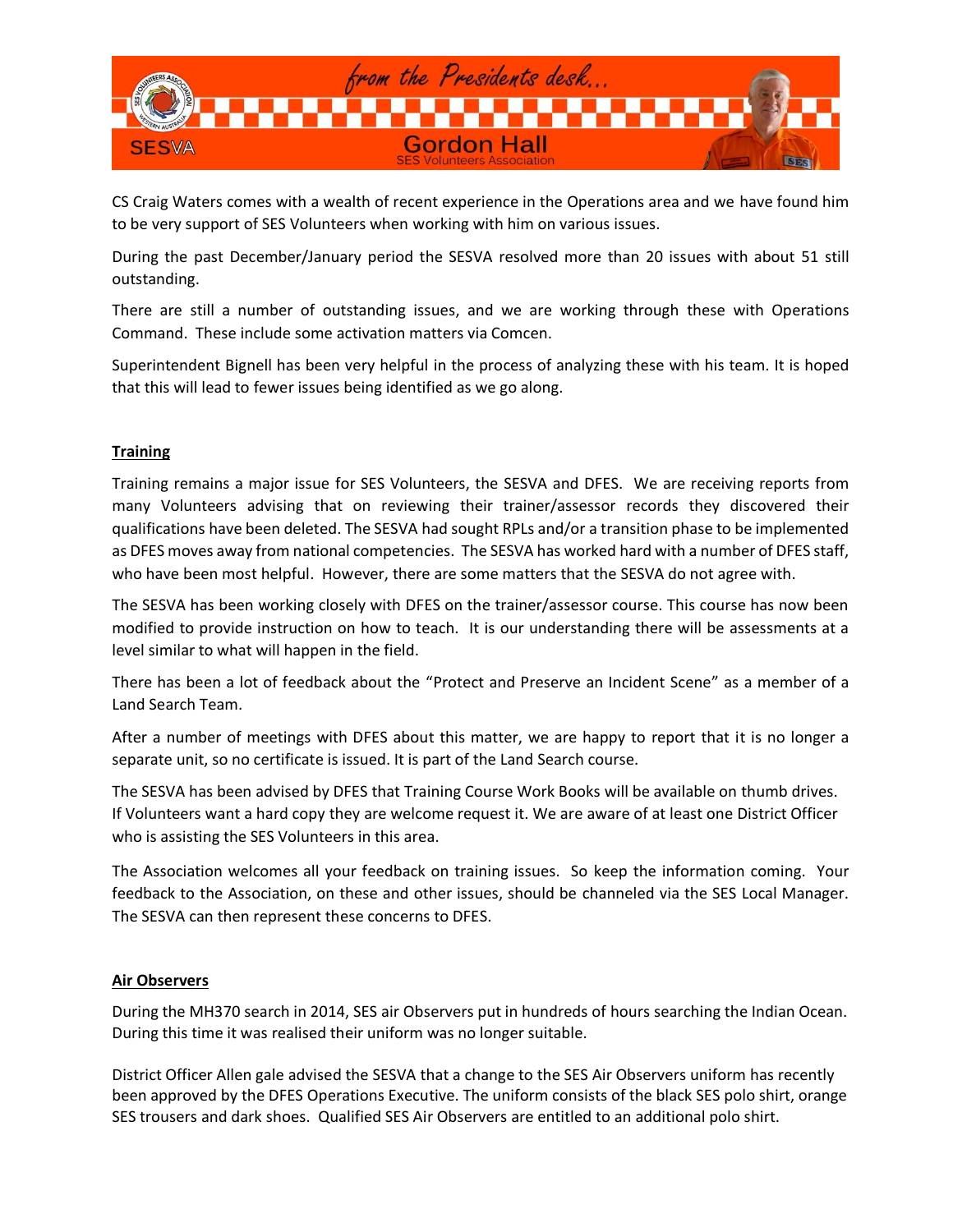

Air Observers should ensure that they have at least two SES polo shirts issued. The FESA teal coloured polo shirts are no longer to be worn by Air Observers and should be disposed of.

### **Vehicle Weights**

The vehicle weight issue relating to GVM upgrades, took an interesting turn this week, with the Fleet Group advising that (my understanding) units wanting an upgrade need to discuss this with their Regional Office. Apparently, approval is being given for the upgrades using their Unit/LG funds (their words).

Another interesting matter reported to and investigated by the SESVA is the maximum weight of PCs. The SESVA has inspected two PCs, and found that the weights sticker says a maximum of 3300Kgs. The compliance plate, however, states a maximum of 3200kgs.

Please check your stickers and compliance plates as these should match.

The SESVA has requested a sticker outlining the weights and number of passengers that each vehicle can carry. This request is to ensure there is no confusion and the driver is aware of his/her responsibility, as per the Road Traffic Act in relation to that vehicle.

The sticker provided for all Personnel Carriers says "… refer to Annex A of Loading Guide for further information". The SESVA will keep working with DFES to get a satisfactory outcome on this matter.

### **FIRST AID**

The SESVA has been advised that the long awaited First Aid tender is expected to go to market by the end of February. We will keep you advised as this progresses.

### **Level 1 and Level 2 Incident Controllers**

There has been confusion on this matter after a Level 1 course was conducted in the country. The SESVA has requested a meeting with DFES to discuss further and to ensure there is no confusion on the incident ground.

### **Fuel Cards for all SES Units**

This initiative was proposed by the Nationals during the 2013 state election, however the current government extended it to all SES Units (and other BGUs).

DFES' Georgina Camarda and her team have worked very hard to ensure a good outcome for the SES Units and Volunteers.

The latest figures showed only three SES Units have not applied for the card. This is a good result.

Some units have already worked out effective ways for distribution and are looking forward to receipt of the card.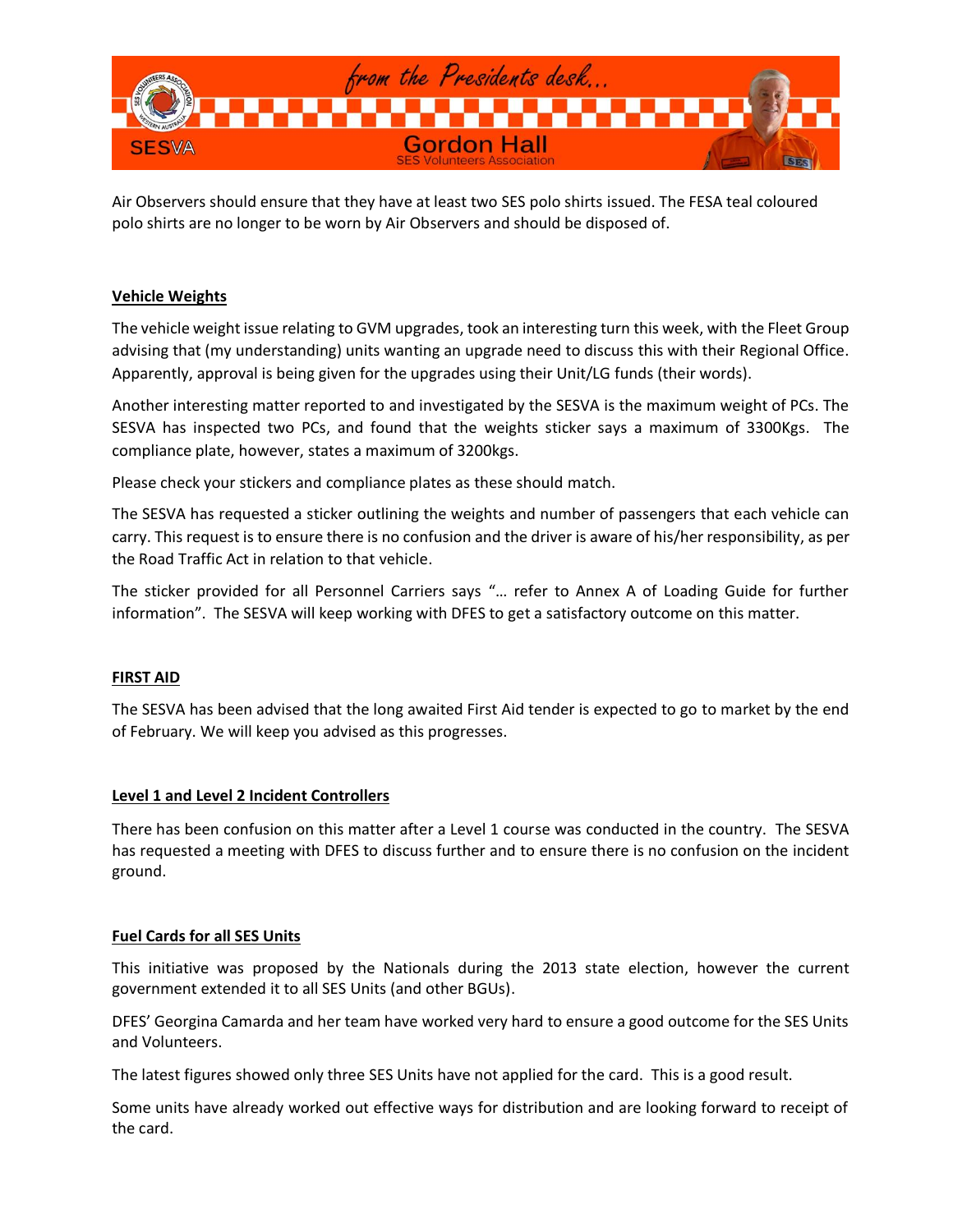

## **The Use of Buses during the Fire Season**

The SESVA-BHPB buses have been used extensively throughout the recent bush fires. The buses have been transporting career and Volunteer firefighters, Incident Management Teams and SES Volunteers as part of the IMTs and others.

The distances covered are quite large and the latest tally for January exceeds 9000 kms.

Some of the issues of last summer were addressed by Chief Superintendent Gary Kennedy who quickly approved detailing and any repairs of the buses immediately after the Waroona operation was wound down. This was done to ensure they were ready to go again if required for any other events.

I must mention here, that feedback received by the SESVA about the drivers and navigators dedication in ensuring the safety of their passengers and delivery in a timely manner, has been very positive.

Well done to all SES Volunteers involved.

# **Goldfields Challenge**

Every year the Kalgoorlie-Boulder SES Unit has conducted a Challenge event which was based around the training of SES Volunteers and expected outcomes.

The Challenge provided a competitive and realistic environment to assist in developing and maintaining the rescue skills required of SES Emergency Responders, as well as encouraging networking and camaraderie between SES Volunteers throughout WA, in a friendly and competitive environment.

The Challenge has been very successful over many years.

Recently DFES have reviewed the transport arrangements and it is our understanding that a DFES circular will be issued shortly on this matter.

### **Peer Support**

In 2014 the SESVA facilitated a meeting between DFES and the Peer Support group with the objective being that DFES would follow the process which has been used by and for SES Volunteers for over twenty years.

Despite a number of Peer Supporters completing training in this area since 2014, there have been numerous delays implementing the program, and SES Volunteers have expressed disappointment in what they perceive as a lack of support for the SES Peer Support Group.

DFES Karen Roberts (Director Human Services) agreed to meet six SES Volunteers on this matter. This gave the Volunteers an opportunity to provide feedback and express their concerns.

The good news is that Karen has mapped some outcomes for her team. Graham Fixter will carry on leading the team and will commence SES Peer Support team meetings.

Graham will also be reporting back to the Association on a monthly basis so we can work closely with DFES to ensure the momentum keeps going and the agreed outcomes achieved.